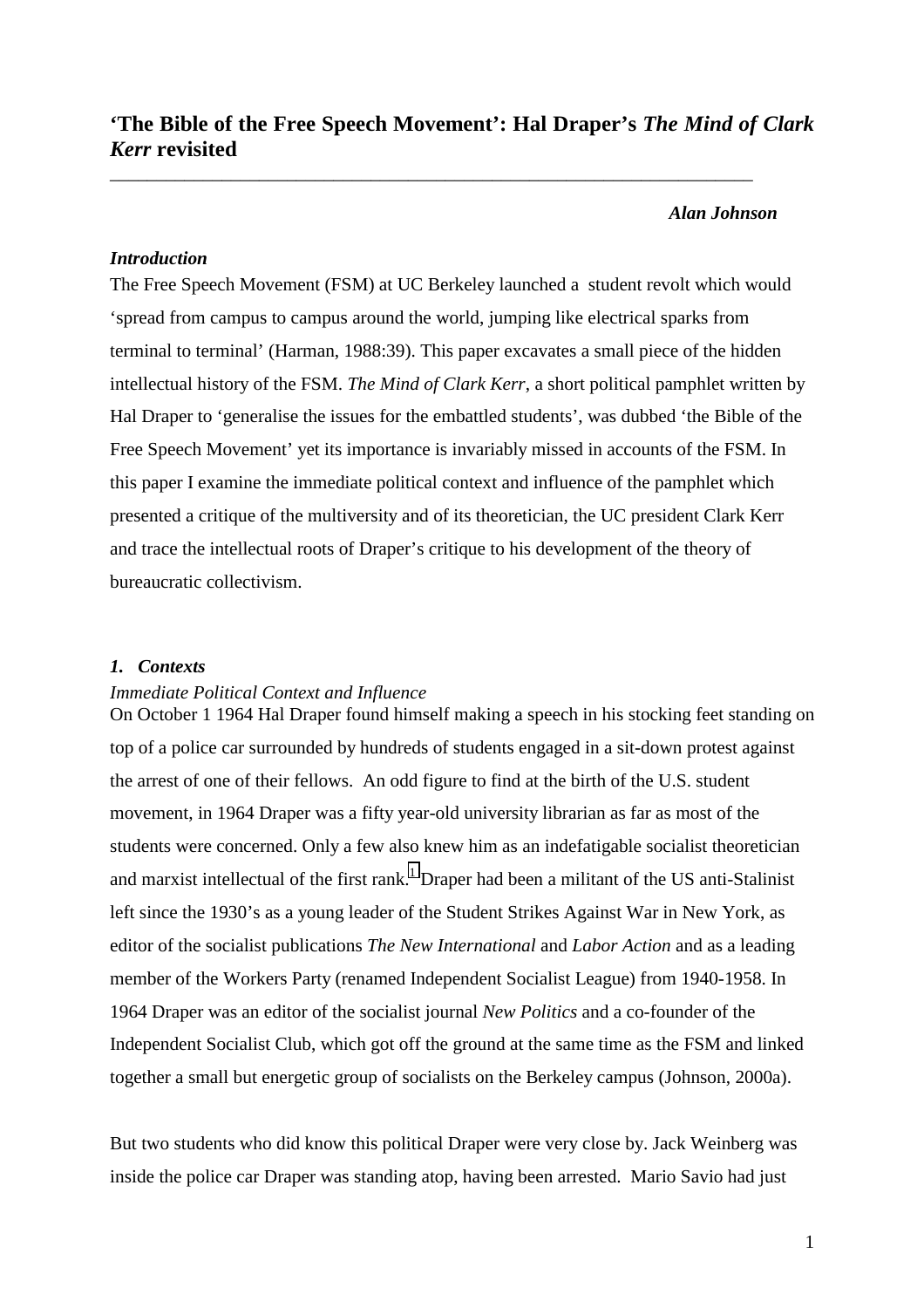introduced Draper to the gathering crowd, jumping down to make way for him. Both students, who would become the two main leaders of the Free Speech Movement (FSM), had spent part of the previous night listening to Hal Draper give a speech at a meeting of the new Independent Socialist Club.<sup>2</sup> Draper's subject had been a book written by the President of UC Berkeley, Clark Kerr, *The Uses of the University*. The title Draper chose for his talk was 'Behind the Ban: Clark Kerr's View of the University as a Knowledge Factory'. The students who were to precipitate the protests which launched the FSM the following day have attested to the impact of Draper's talk. Brian Turner, the first student to refuse the Dean's request to remove his Friends of SNCC table from Sather Gate attended the talk and found it crystallised his thinking about the university (Heinrich, 1971;122). Jack Weinberg has recalled that the impromptu speech he made as he waited to be arrested was a resume of the talk Draper gave the night before:

> I recall the night before Hal Draper had given a talk...on 'Clark Kerr's View of the University as Factory'...I was at this talk and Mario was also there...at the time I felt greatly influenced by the speech [so] I talked about the university factory. I was essentially trying to fit some of what was happening into that theoretical framework - explaining it in terms of the framework that had been exposited the night before. At the time I felt I was heavily dependent on the speech.

Weinberg's speech was recorded by local radio:

I want to tell you about this knowledge factory, while were all sitting down here now. It seems that certain of the products are not coming out to standard specifications. And I feel the university is trying to purge these products so that they can once again produce for industry exactly what they specify (in Draper, 1965:40).

The police car which then drove into the middle of the plaza to arrest Weinberg never moved for the next thirty two hours. At a euphoric meeting of the ISC Draper suggested he write a pamphlet about Kerr and the multiversity and did so in one marathon writing session over the next forty eight hours (the original Forward was dated October 4). The ISC published the pamphlet immediately and according to ISC and FSM leader Joel Geier 1,500 copies were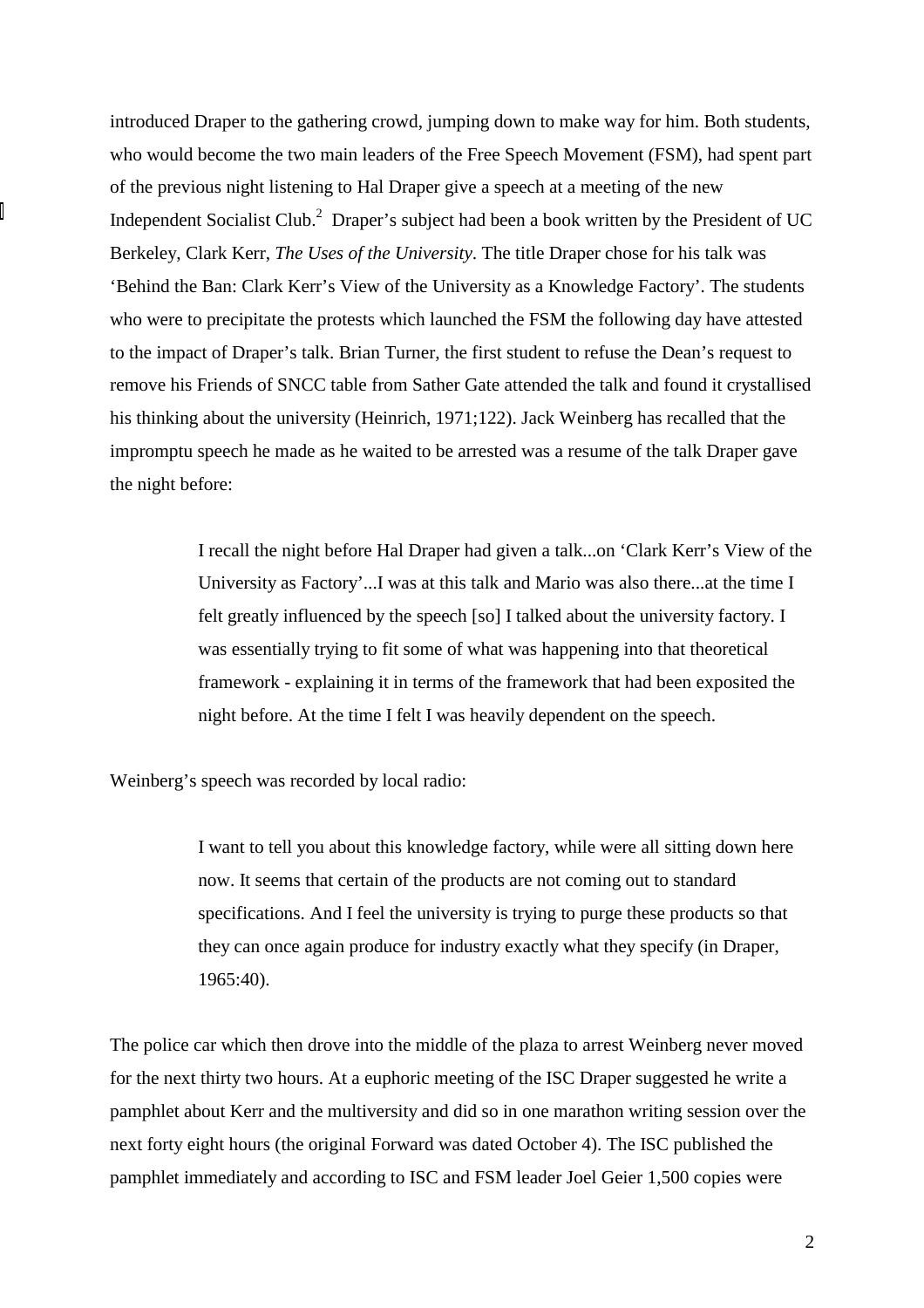sold on the corner of Bancroft on the first morning of its appearance: 'We would do this little number. I'd shout "The Mind of Clark Kerr!" and Joanne Landy would yell "Does he have one? No!"' (Geier, interview with author).<sup>3</sup> Geier has recalled the impact of the pamphlet:

> It was the bible of the FSM. It was the only thing that gave people some ideas about the sort of struggle that they were involved in (...) It appealed to what their feelings were but gave [them] a conception. All the speakers at rallies refer to 'the university as factory' and 'the knowledge factory' - everybody takes from it' [Draper] becomes the ideologist of [the FSM] insofar as it has one and that is because of his pamphlet. *The Mind of Clark Kerr* is probably the most successful agitational pamphlet I've ever worked with' (Geier, interview with author).

Another FSM leader, Mike Parker, had pointed out that, '*The Mind of Clark Kerr*, was often called the Bible of the FSM and helped inspire Mario Savio's speech on 'the machine' (Parker, 1997:49). Savio himself felt the pamphlet, and Draper's intellectual guidance more generally, 'contributed mightily to the movement's understanding of the extent and depth of the injustice by which the "multiversity" runs' (in Draper, 1965:7). From another point on the political spectrum the philosopher Sidney Hook was no less sure about Draper's importance. 'The fount of [the FSM's] soapbox puerility's is the fifty year old youth, Hal Draper, the gray Eminence of the Steering Committee of the FSM'. Hook said *The Mind of Clark Kerr* was the 'source book of [the FSM's] diatribes' and that Draper was 'the most important influence...the mind which nourishes' the student leaders (in Miller and Gilmore, 1965:136-8).In fact Draper was not a tactical advisor to the FSM but it's unofficial ideologist 'reframing' the university for the students in ways which enabled them to draw connections between their struggle for free speech and university reform and the fight for civil rights and to make sense of the contradictory behaviour of their liberal President in the heat of battle. Many years later Draper wrote that 'To the best of my knowledge, the phrase 'knowledge factory' was first used in the talk I gave...but I used it as a consequence of the views put forward by Kerr..But the currency of the phrase that ensued on and around the campus stemmed solely from my use of it especially when the pamphlet *The Mind of Clark Kerr* appeared' (Draper, 1982:1) Certainly when Mario Savio spoke at the Sproul Hall sit-in he paraphrased *The Mind of Clark Kerr* during one part of his speech: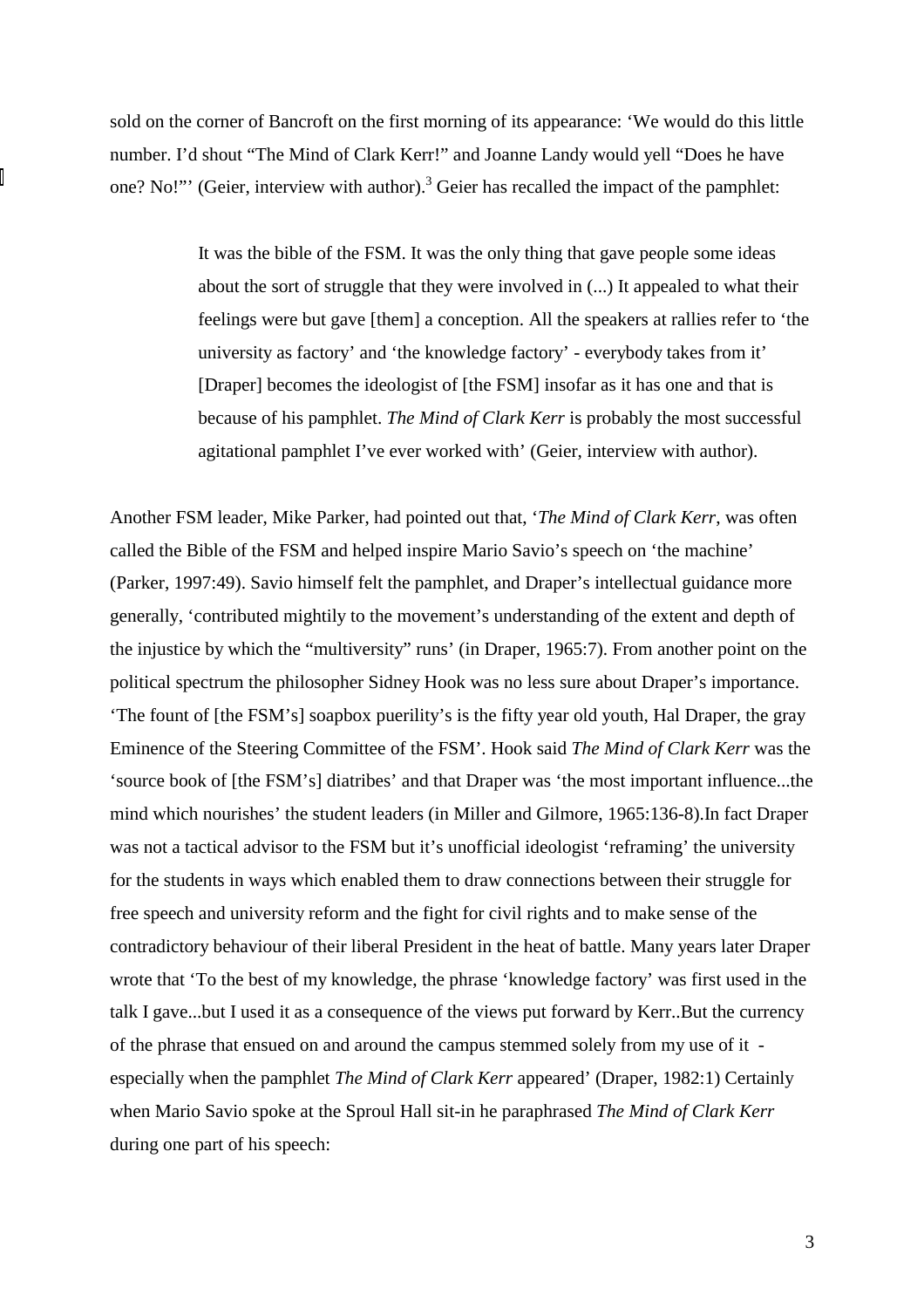The conception of Clark Kerr...is that the university is part and parcel of this particular stage in the history of American society; it stands to serve the need of American industry; it is a factory that turns out a certain product needed by industry or government. Because speech does often have consequences which might alter this perversion of higher education, the university must put itself in a position of censorship (Savio 1964, in Draper, 1965:181).

#### *Underlying Intellectual Context*

Perry Anderson once wrote that the Trotskyist tradition 'will have to be explored in all the diversity of its underground channels and streams. It may surprise future historians with it's resources' (1976:98). Draper's critique of the multiversity can be traced to the one of the main tributaries of that tradition, the debate about the nature of the degenerating Soviet Union which split the U.S. Trotskyist movement in the 1930's (Johnson, 2000b). In sharp opposition to Trotsky, Joseph Carter, along with other figures such as James Burnham and Max Shachtman, developed the theory that the Soviet Union was neither capitalist nor socialist nor any kind of 'workers state' on account of having nationalised property, but a new form of exploiting class society which they labelled bureaucratic collectivist. Hal Draper later defined the bureaucratic collectivist social system as:

> a new social order which is neither capitalist nor socialist, but which is based on the control of both economy and government by an elite bureaucracy - forming a new exploitative ruling class - which runs the fused economic-political structure not for private-profit gains of any individuals or groups, but for its own collective aggrandisement in power, prestige, and revenue, by administrative planning-fromabove' (Draper 1992:58).

The critical innovation of the theory was to break the automatic connection between anticapitalism or collectivism and socialism. The bureaucratic collectivist ruling class which based itself on collective property was a 'bidder for the historic role of successor to a doomed capitalism' and the working class now faced *two* enemies, 'a capitalism which is anti-Stalinist and a Stalinism which is anti-capitalist' (1996, p.136-7). Both James Burnham and Hal Draper sought to extend the theory to include what they saw as the bureaucratic collectivisation of economy and society in the west. The two had worked together very briefly in 1938-9 while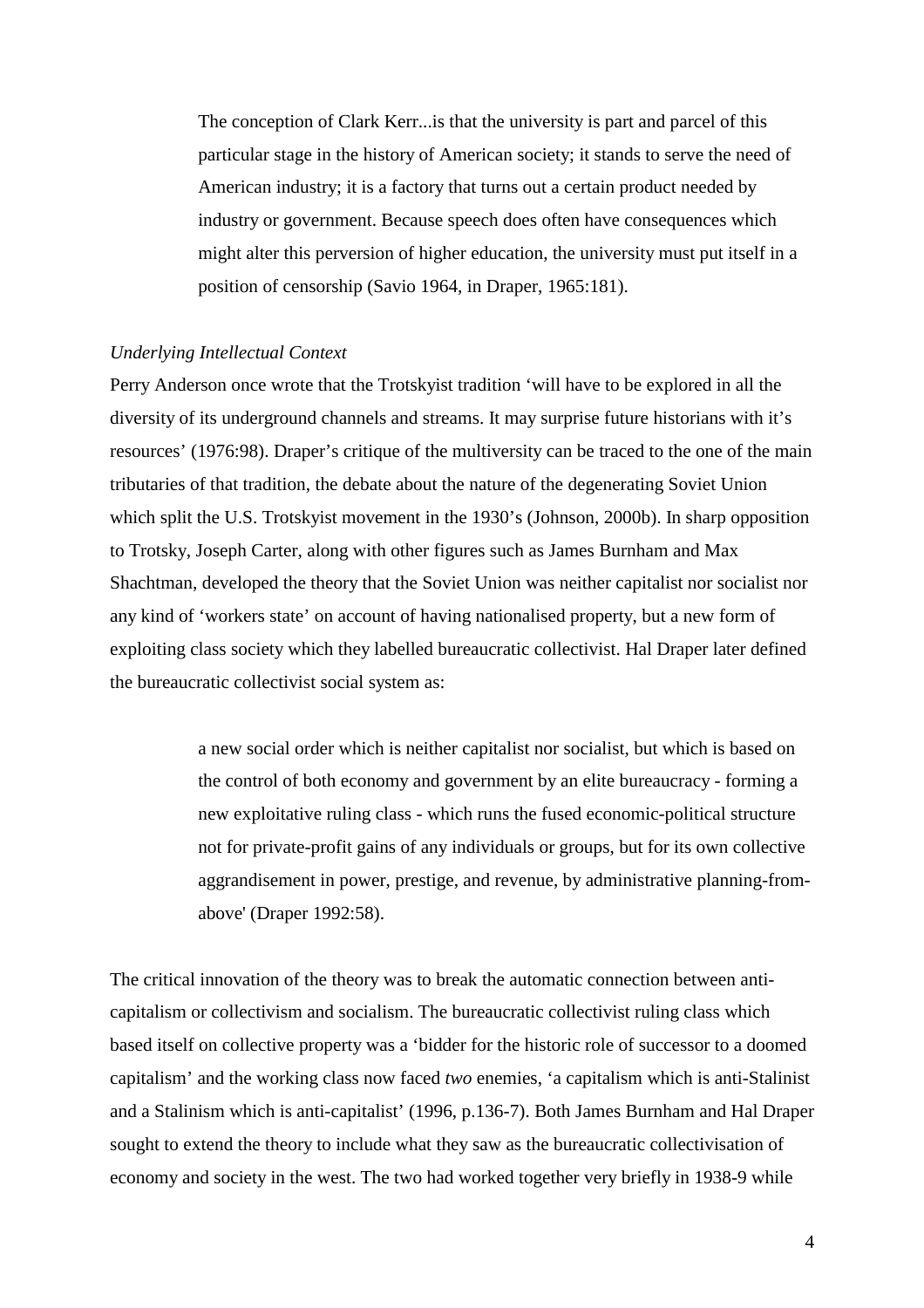national committee members of the Socialist Workers Party with joint responsibility for educational work. Burnham left the Workers Party in 1940 and famously developed the theory in the direction of his book *The Managerial Revolution* (1941). Draper rejected Burnham's ideas that bureaucratic collectivism was an *inevitable* wave of the future and that socialism was therefore an unattainable utopia. But he *did* seek, like Burnham, to extend the theory "from a way to explain an aberration to a way to account for a wider process of bureaucratization in the world" (Draper, in Drucker interview, 1989). He took off in three directions: toward an understanding of the bureaucratic statification of capitalism in the west; toward an analysis of the consequent 'bureaucratic collectivisation of social democratic reformism and liberalism in the west; and toward an examination of the impact of bureaucratic collectivism as a 'source of great confusion in the socialist movement' (Johnson, 2000c; Draper 1966; 1992). Draper argued that while the socialist forces were weak and unable to lift society to democratic collectivism a global relapse of society was leading to the emergence of the 'autonomised state' along two channels: the bureaucratic collectivisation of capitalism in the west and Stalinism in the east, $4$  producing:

> an over-all and all-pervasive tendency in economic and social development: the tendency toward the statification of economy, the bureaucratisation of social and economic life. It is a tendency thrown up by the intensified disintegration of world capitalism in our epoch, side by side with the bureaucratic-collectivist expansionism of the Russian system (1992:86).

In 1949 Draper wrote a programmatic document for the Independent Socialist League, 'Capitalism, Stalinism, and the Struggle for the World' (1949), in which 'for the first time we used this understanding of the fully formed bureaucratic collectivisms of the Stalinist world to analyse the tendencies toward such a social formation which exist under the disintegrating capitalisms of our era outside the socialist world' (Draper 1953). The 1949 document argued that post-war capitalism was dominated by the permanent arms economy and statification which was producing authoritarianism in government *and the transformation of US liberalism*. Drawing on the theory of the permanent war economy which economist Vance had developed for the WP-ISL Draper tried to explore the consequences of the resulting 'uneven' and 'partial' self-negation of capitalism for the character of US liberalism (for a discussion of Vance and the theory of the Permanent War Economy see Worcester, 1997).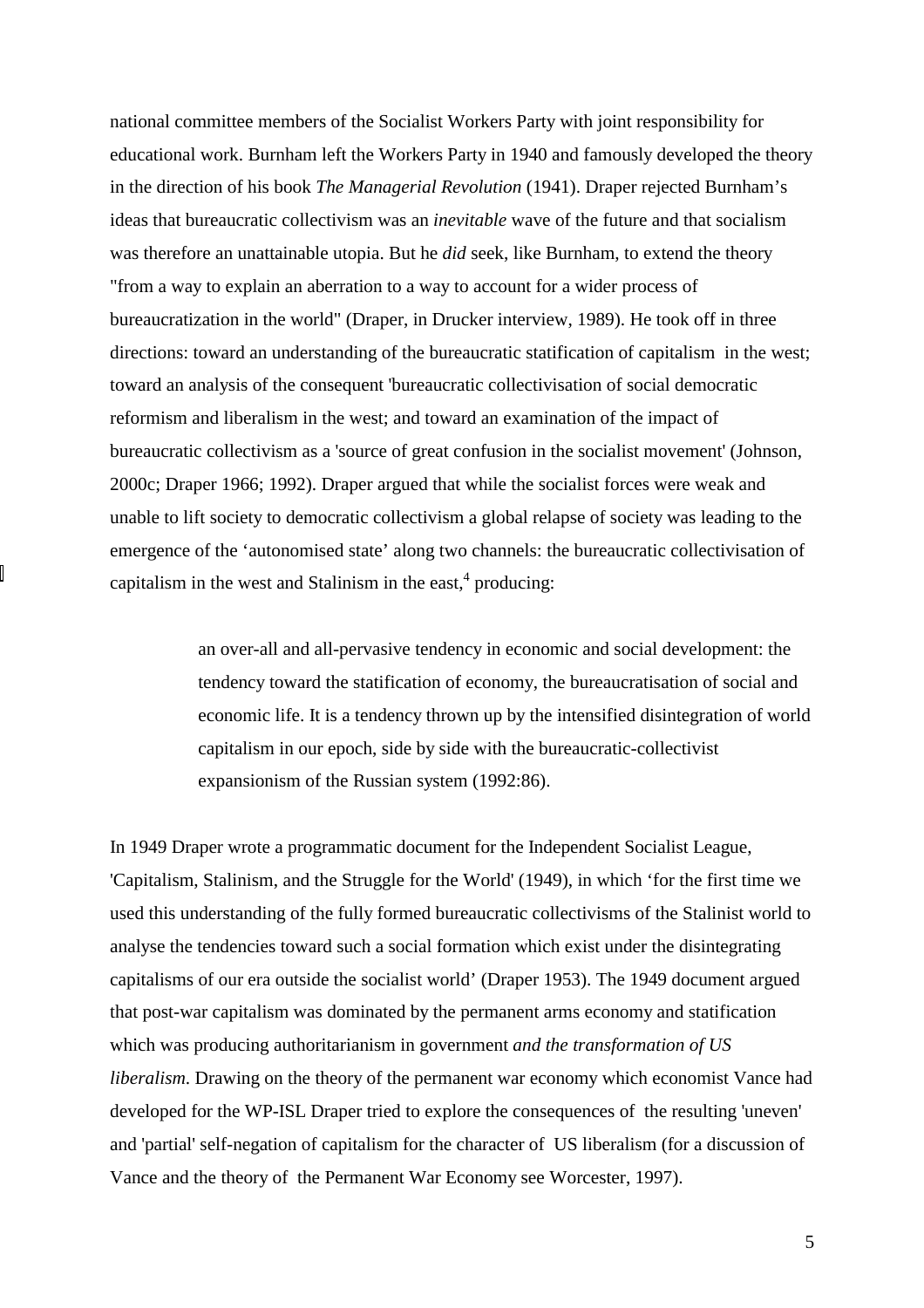Draper read various ideological trends within post-war capitalist societies as 'reflections or anticipations' of bureaucratic collectivisation. Charting the dominance of statist and neocorporatist themes within American liberalism (1992:58-80; 132-144) and within post-war European social democratic reformism, most notably Croslandism (1992:88-105) in 1961 Draper wrote of, 'The wider international trend is the burgeoning of *bureaucratic-collectivist ideologies* in a broad-spread infiltration of all bourgeois thought today' (in 1992:58). In the US Draper mentioned such figures as E.S. Mason of Harvard, W.H. Ferry of the Center for the Study of Democratic Institutions, Scott Buchanan and A.A.Berle. Draper discussed the 'theoreticians of convergence' in a letter to George Rawick of November 13 1961, defining them loosely as 'ideologists who look forward (with expectation or equanimity) to the coming new society which will be a mixture of capitalism and Stalinism, Stalinised capitalism or capitalised Stalinism, or bureaucratic collectivist, or what-have-you'. Draper mentions as examples 'Berle, the Santa Barbara crowd [the Centre for the Study of Democratic Institutions], Myrdal, Schlesinger, Kerr...Deutscher or Sweezyites' (Draper, 1961). So when Draper turned his attention to the 'multiversity' or 'knowledge factory' in *The Mind of Clark Kerr*, it was a regional study of an ongoing investigation into a global phenomenon. In fact in May 1962 Draper was invited to address a seminar at the Centre for the Study of Democratic Institutions in Santa Barbara by W.H.Ferry. During part of his presentation Draper set out the analysis of Kerr he would elaborate in *The Mind of Clark Kerr* two years later. Kerr's book *Industrialism and Industrial Man* published in 1960 is discussed as one of a family of ideologies which tend to 'accept and push the trend toward the self-collectivisation of capitalism from above as the end in itself' through various mixes of state and corporate power. With Kerr the result is nothing less than 'a version of an American bureaucratic collectivist regime' and 'an absolutely scarifying picture of an authoritarian society...a new slave order..as a prediction of the wave of the future' to which, like Burnham, Kerr seems to take the amoral attitude "I don't like this but this is how it *will* be"'. Kerr, Draper is at pains to point out, has no connection to Moscow and has brought this theory up from 'absolutely native sources and native roots'. The 'personal sentiments and preferences'of the theorists involved in this family of bureaucratic ideologies are not decisive. It was the 'objective nature of the ideology, the social thinking itself' in which collectivisation is seen as the wave of the future which counted. Draper suggests that the ideology is a reflection 'in the last analysis' of the 'stresses and needs and the ideological imperatives that are set up by a social order which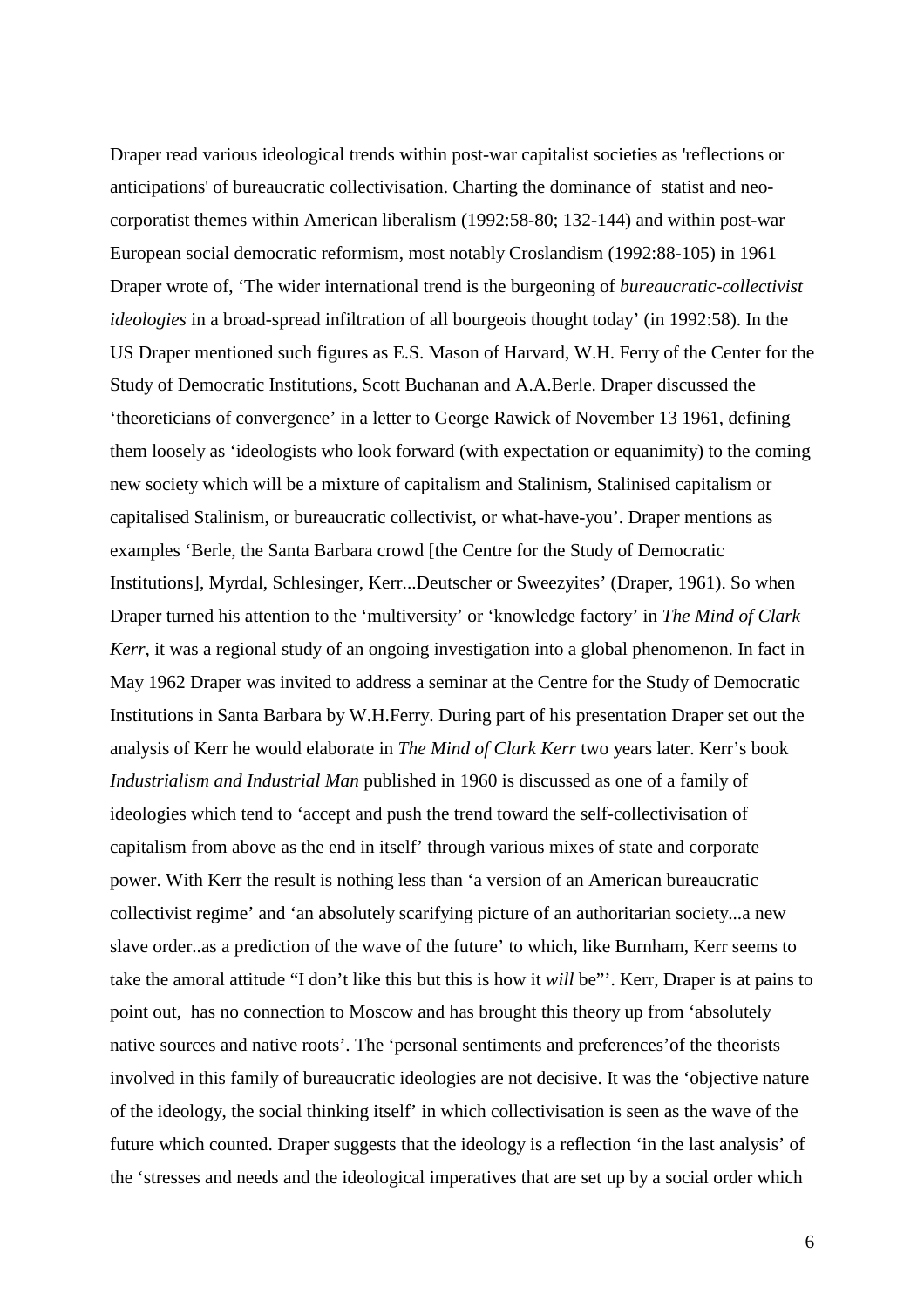is running into the kinds of contradictions which can be resolved only in this direction' (Draper, 1962)

# *2. The critique of Kerr*

While Draper read Kerr's *Industrialism and Industrial Man* as an example of liberalism 'reflecting and anticipating' the bureaucratic collectivisation of the west, a clear case of the overlaying of liberalism by 'a newly embraced concept of bureaucratic managerialism as the social model to be accepted'. *The Uses of the University* (1962) and it's concept of the multiversity represented an application to the university of the 'broad-gauged world-view' Kerr had worked out in *Industrialism and Industrial Man.* 'The managerial revolution has been going on also in the world of the university' declared Kerr (1962).

Draper argued Kerr's theory was 'roughly a variant of Burnhamism' (1964:7). It is certainly true that Kerr described an irreversible wave of the future marked by the global convergence of social systems as a result of industrialisation; an open acceptance that it might be better in some places at some times for democracy to be replaced by military rule for the sake of the needs of industrialisation; an omnipresent leviathan state, the rule of the managers who are the new vanguard of History, and a 'new slavery' to technology and the imperatives of industrialism recompensed only by a new bohemianism in private leisure. Indeed 'the new slavery and the new freedom go hand in hand', said Kerr, ensuring the future society will have a 'split personality' and the individual a 'split life'. As Draper pointed out in Kerr's utopia alienation is raised 'to clinical heights', and a schizoid society is celebrated as the end of history (1964:9).

If Geier is correct that *The Mind of Clark Kerr* appealed to the feelings of the students 'but gave them a conception' and in that combination lay its appeal, then we can think of Draper's critique of Kerr as highlighting three absences in Kerr's thought: a defensible conception of society, a politics of meaning, and a prospect of participation or recognition.

## *Critique (1) the search for 'society'*

Draper's critique begins with the contradiction, at the heart of Kerr's thought, which most concerned the students. While Kerr's published theory called for a merger between university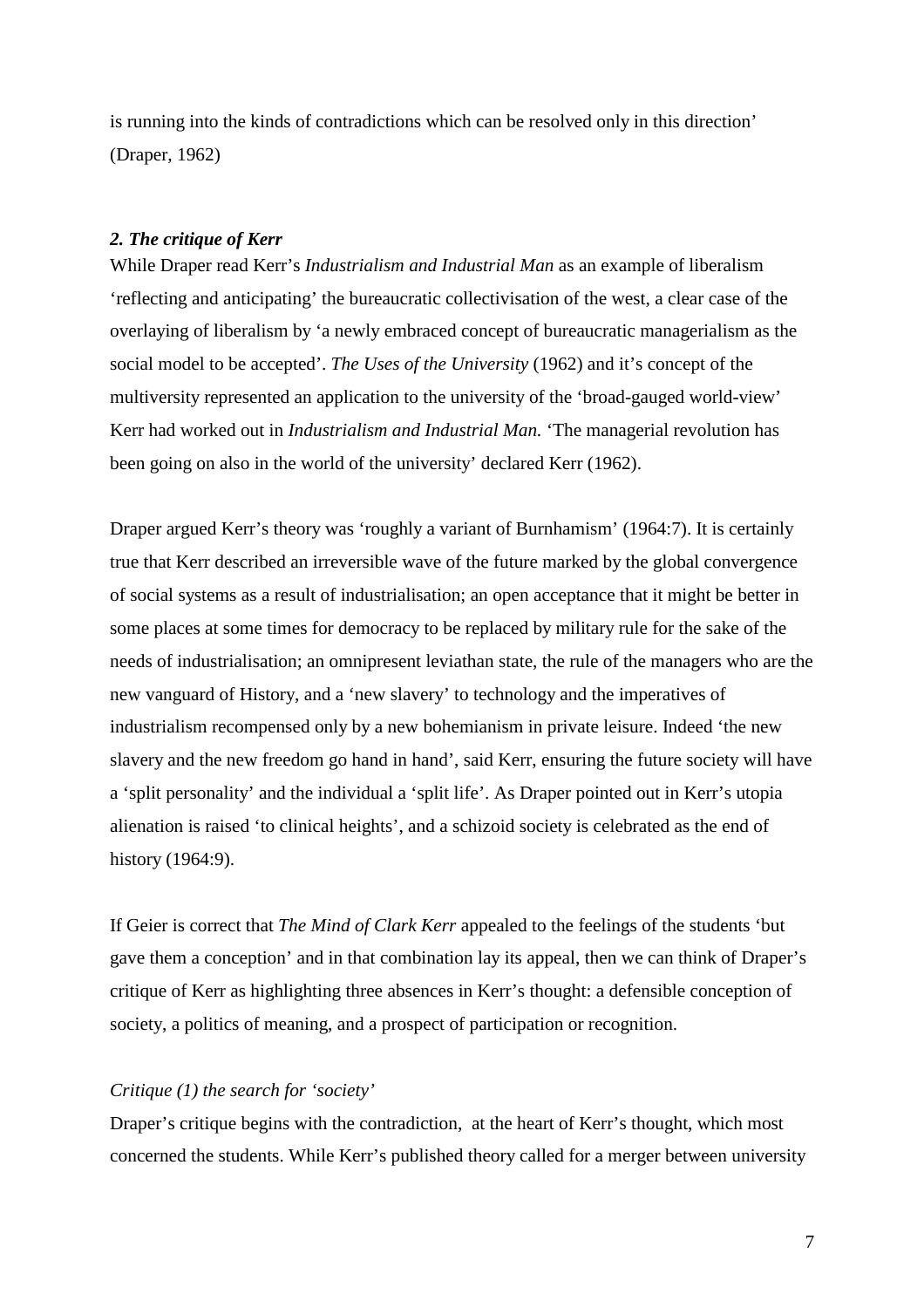and society, as UC President he sought to restrict student involvement in political and social action and rigidly separate the university from society, erecting boundary markers and policing them energetically. The FSM began when student social and political action in the form of collecting money and support for the civil rights struggle was banned. How to explain this contradiction ? Draper demonstrated that while Kerr 'refuses to face in his writings and perhaps in his head' this contradiction it could be understood by deconstructing Kerr's use of the word 'society' (1964:5). Draper had already explored this contradiction in Kerr's thought a year earlier, in May 1963, in his weekly local KPFA radio talk. Draper examined Kerr's support for government control over labor-management disputes and noted that Kerr conflated the 'public interest' with 'the State, the government power' (1963). This conflation was at the heart of the contradiction in Kerr's thought. When Professors apologised for the growers bracero programme, or supported the chemical industry's assault on Rachel Carson's *Silent Spring,* it represented a merger between the university and 'society' but when students organised a campus CORE to picket the Bank of America that was an 'attack on society'. Once this construction of 'society' by Kerr is grasped Draper pointed out:

> The contradiction disappears. It is not "society" that the multiversity must merge with: it is the "leadership groups in society", which, to the mind of the Captain of the Bureaucracy, are identical with "society" (Draper, 1964:5-6).

> The use of the university, or the role of the multiversity, is to have a relationship to the present power structure, in this businessman's society of ours, which is similar to that of any other industrial enterprise (...) We are here to serve the powers that rule society: that is the meaning of Kerr's reiterations that the university is merging with society' (Draper, 1964:5).

The character of the multiversity's merger with 'society' is then used by Draper to explain the character of the multiversity itself. In Kerr's conception the multiversity is not an organism but 'a mechanism - a series of processes producing a series of results - a mechanism held together by administrative rules and powered by money' (Kerr, quoted in Draper, 1964:4). Draper points out that a mechanism, unlike an organism, needs an outside power, superior to it, to set the controls and that Kerr is clear on the identity of that outside power. The Federal government is a partner with whom, according to Kerr, the universities entered a 'common-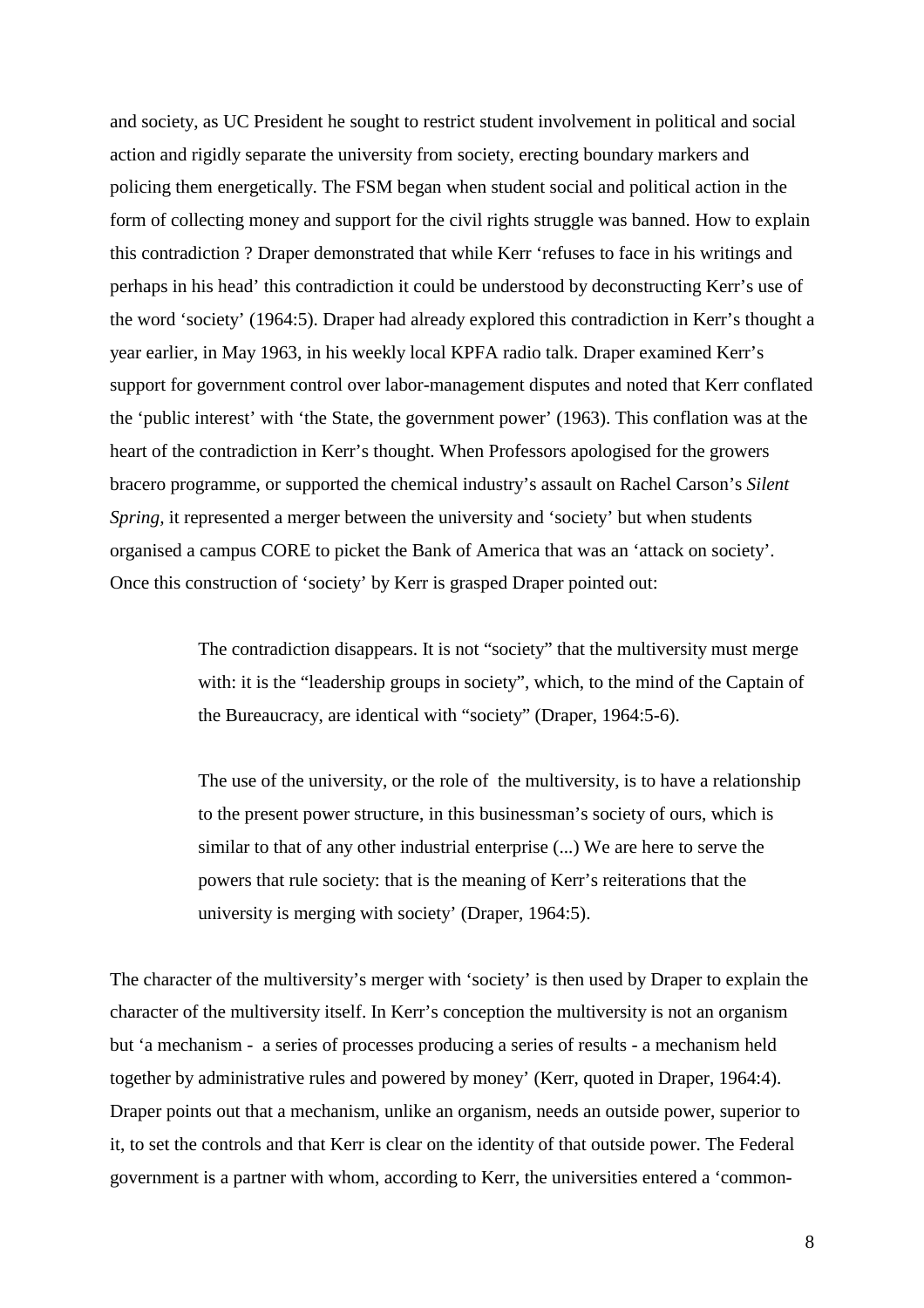law marriage' sometime during World War Two and they have been together ever since (Kerr, 1962:50). Higher education received \$1.5 billion from the federal government in 1960, a hundredfold increase in twenty years. The state's role in higher education grew at an exponential rate between 1940 and 1964 (Lewontin, 1997:10-12, 21). The universities had become, claimed Kerr, 'a prime instrument of national purpose' and he even compared the university to a putting-out system with government agencies playing the role of the merchantclass (1962:60) It is easy to see why Draper thought the originality of Kerr lay not in his ideas but in his candour.

Draper and Kerr drew contrasting political conclusions from the socialisation of higher education in the post-war United States. Draper wrote of 'the statification of the university in the Cold war' as a mortal threat to liberty and called for resistance. (1964:3). Kerr observed that 'Intellect has also become an instrument of national purpose, a component part of the "military-industrial complex"' and accepted this as inevitable and irreversible (1960). Draper draws out the consequences. A 'parts supply shop to the profit system and the Cold War complex', a knowledge factory, can not tolerate dissent and even participation can be a problem for those who administer the factory (1964). Kerr thought the real justification for the modern multiversity was 'History' (by which he meant serving the wave of the future) and 'consistency with the surrounding society' by which he meant the leadership groups who dominated the status quo (1960:45). Small wonder that Kerr seemed to find only two roles for the intellectual in the knowledge factory: tool or danger. Draper commented that this 'notorious dichotomy [is] celebrated in the literature of totalitarianism' (1964:9).

# *Critique (2) The search for meaning*

Draper also rejected Kerr's posture as the 'detached, uninvolved historian of the future' as an 'intellectual imposture' and condemned his flight from moral responsibility. (1964:10). Kerr was 'greasing the road', as Draper put it, for the bureaucratic future, at times explicitly writing for those 'who would guide this moment to its next stage' (Kerr, 1960:7). Kerr's dismissal of moral indignation 'is itself a moral choice on Kerr's part' (Draper, 1964:12). Draper argued that a choice between 'modes of being' was at stake. Kerr's mode he summed up as 'servicing whatever is in the works anyway'. And as much as anything else it was this valorisation of instrumental rationality devoid of a vocabulary of meaning or purpose or morality that the students of Berkeley revolted against. From *The Mind of Clark Kerr* the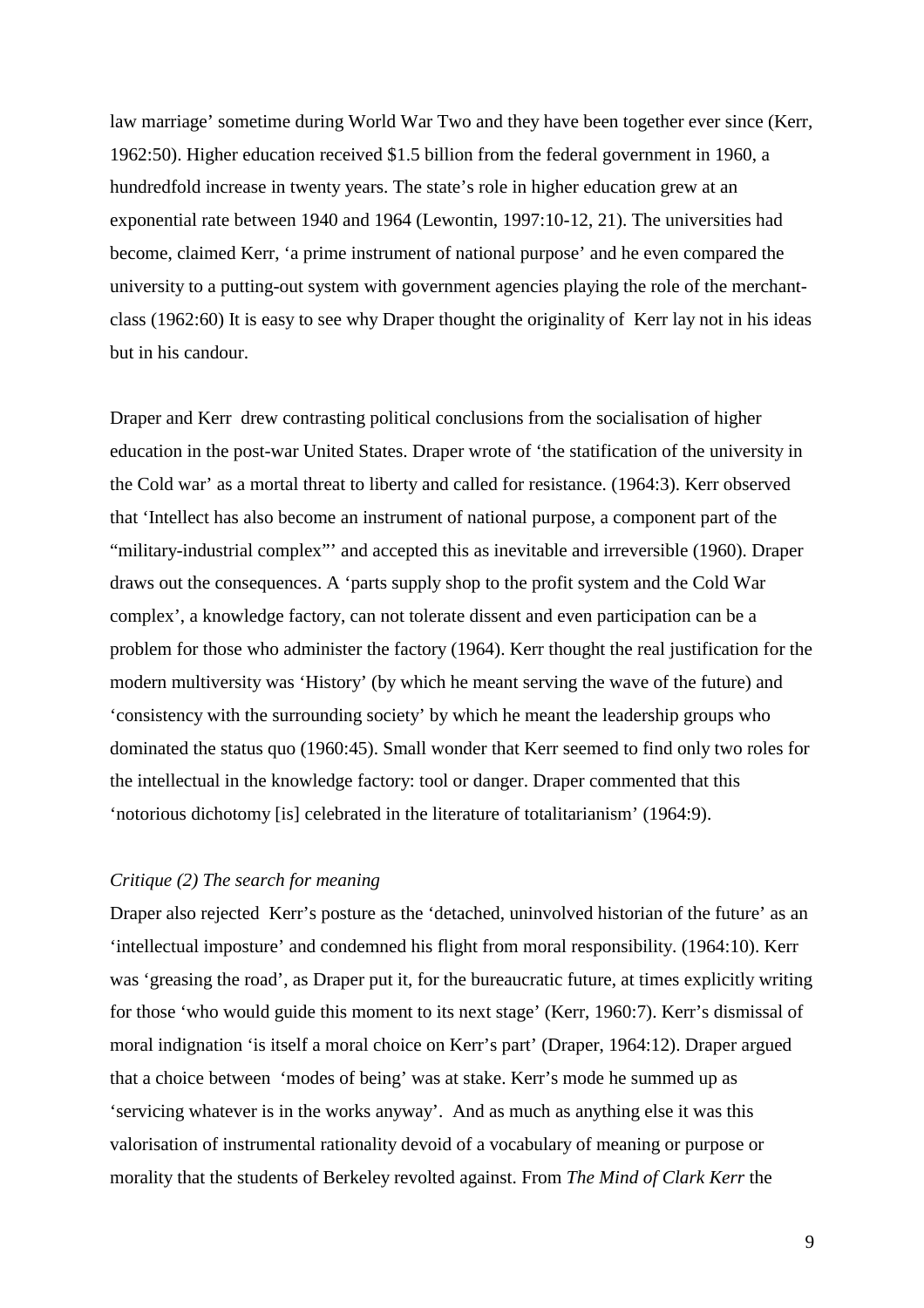reader was reminded that the scientific question 'what do I believe ?' isn't enough. Each must ask of themselves the political question 'how should I act ?' for in acting the future is shaped. It was a challenge thousands of students were looking to meet. The pamphlet had its impact not least, I think, because, as Sheldon Wolin, a faculty supporter of the FSM in 1964, has put it, the students radicalism 'was not in their objectives but in their appetite for politics' and was marked less by particular ideological commitments, which Draper carried very lightly in the pamphlet, than a 'transformation from an apolitical to a political mode of being' (1997:148). *The Mind of Clark Kerr* reflected and helped produce this new mode of being by tracing the roots of the multiversity-society relationship and by insisting on the possibility and the responsibility of each individual to take a moral stance on this 'wave of the future'. Draper framed that choice as a matter of life or death, 'life as an independent human being or death as a man' (1964:12).

## *Critique (3) the search for recognition*

Draper's pamphlet also spoke to the students need for something more than the instrumental rationality-plus-hedonism of Kerr's utopia, a need which the multiversity could not compute: the need for participation, or for what Francis Fukuyama calls recognition. Ironically Kerr-thephilosopher saw the need. In *Industrialism and Industrial Man* Kerr wrote 'Man everywhere wants progress and participation...for a time progress will be accepted in lieu of participation; but in the end industrial man wants both and will keep pressing for both'. Kerr defined participation as 'choice of jobs, choice of consumer goods, a chance to influence the web of rules, even an opportunity to influence those who guide society itself' (1960:287). More recently Francis Fukuyama has followed Hegel in arguing that 'what truly satisfies human beings is not so much material prosperity as recognition of their status and dignity'. Fukuyama argues there is an anthropological substrate to the growth of democracy and freedom, which he calls a 'thymotic pride in their own self-worth' which leads human beings to 'demand democratic governments that treat them like adults rather then children, recognising their autonomy as free individuals (1992: xviii, xix). This captures much of the dynamic of the Free Speech Movement. In a speech Mario Savio linked the civil rights movement and the free speech movement with the argument, 'The same rights are at stake in both places - the right to participate as citizens in democratic society and the right to due process of law' (Savio, 1964, in Draper, 1965:179). An FSM pamphlet entitled 'We want a University' stated 'As a human being seeking to enrich himself, the student has no place in the Multiversity' and

10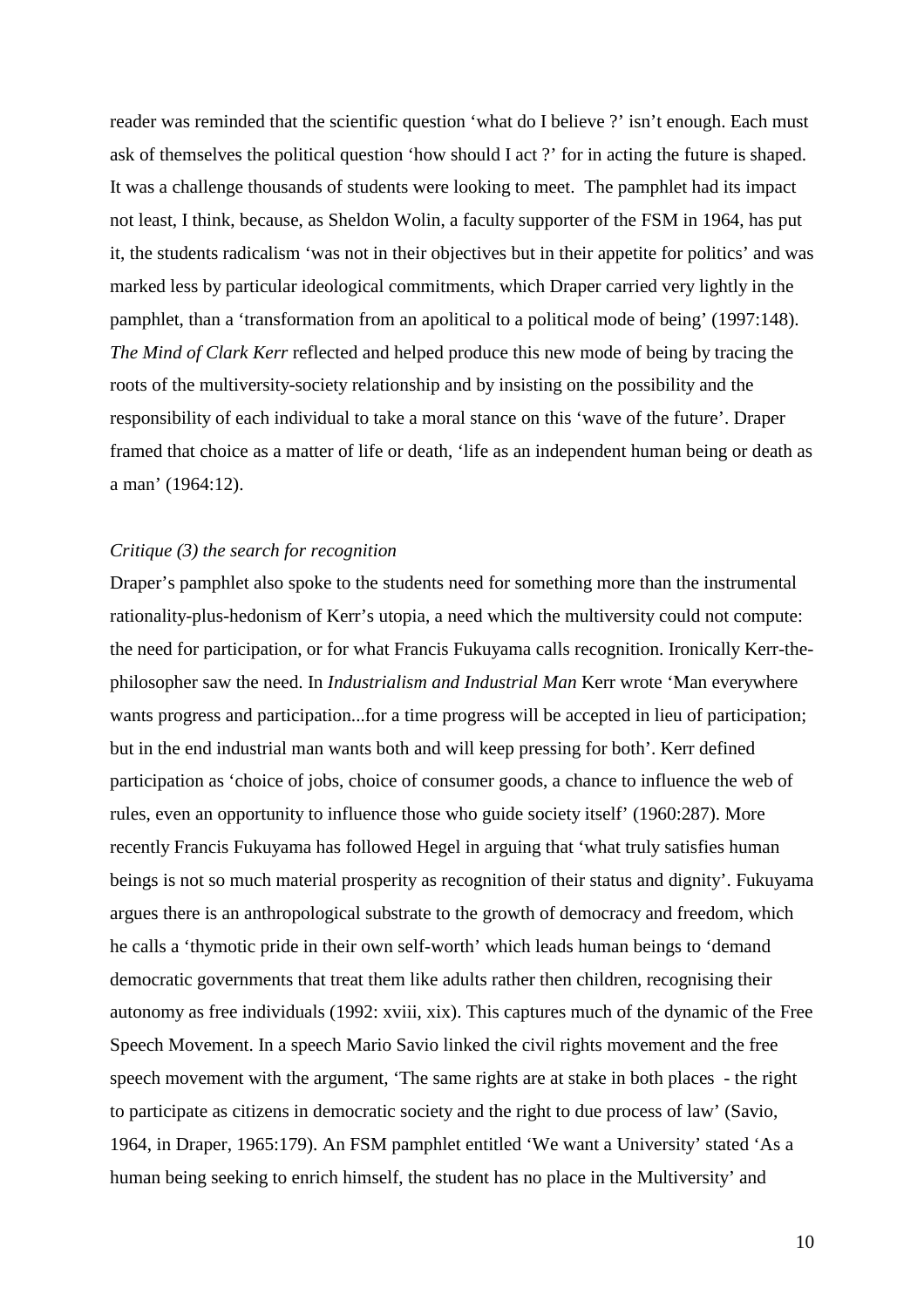added a cry of anguish which would echo across the decade: 'We must begin the demand of the right to know; to know the realities of the present world-in-revolution, and to have an opportunity to learn how to think clearly in an extended manner about that world. It is ours to demand meaning; we must insist upon meaning !' (in Draper 1965:196).

Draper argued that Kerr was unable to act on his own belief that participation was a human need not just because of pressure from the corporate interests which clustered in and around the Regents but because of the bureaucratisation of liberalism which took the form of a profound ambiguity about democracy in Kerr's own thought. Only when society had achieved consensus and was well on the road to industrialism, said Kerr, might the elite grant 'some influence' to the individual. Stealing from Weber as well as Burnham he argued that the political party was anyway destined to degenerate into yet another bureaucracy. Leisure in personal life, a new Bohemianism, rather than participation in public affairs was Kerr's answer to the new slavery to technology which industrialism would bring. As Draper put it 'The bureaucratisation of Kerr's thought has been held in balance with liberalism only in the sense that he looks forward to a Bureaucratic Society which retains adventitious aspects of liberalism in the interstices of the social system' (1965:16). The contradiction between the technocrat facilitating the wave of history and the man who knows that, really, a place for *participation* will have to be found was the contradiction which exploded in 1964. *The Mind of Clark Kerr* enabled the students to grasp this contradiction as they battled Kerr The Liberal. As FSM leader Mike Parker has written the liberal college leaders were caught in glaring contradictions from day one. But 'to draw the lessons from these we had to provide an alternative framework' (Parker 1997:49). That was the contribution of *The Mind of Clark Kerr*.

## *Bibliography*

Anderson, Perry 1976 *Considerations on Western Marxism*, London, Verso Burnham, James 1941 *The Managerial Revolution*, New York. Draper, Hal 1949 'Capitalism, Stalinism and the Struggle for the World', *Labor Action*, 1949.

Draper, Hal 1953 'Workers Government and Workers States', *Labor Action*, October-November 1953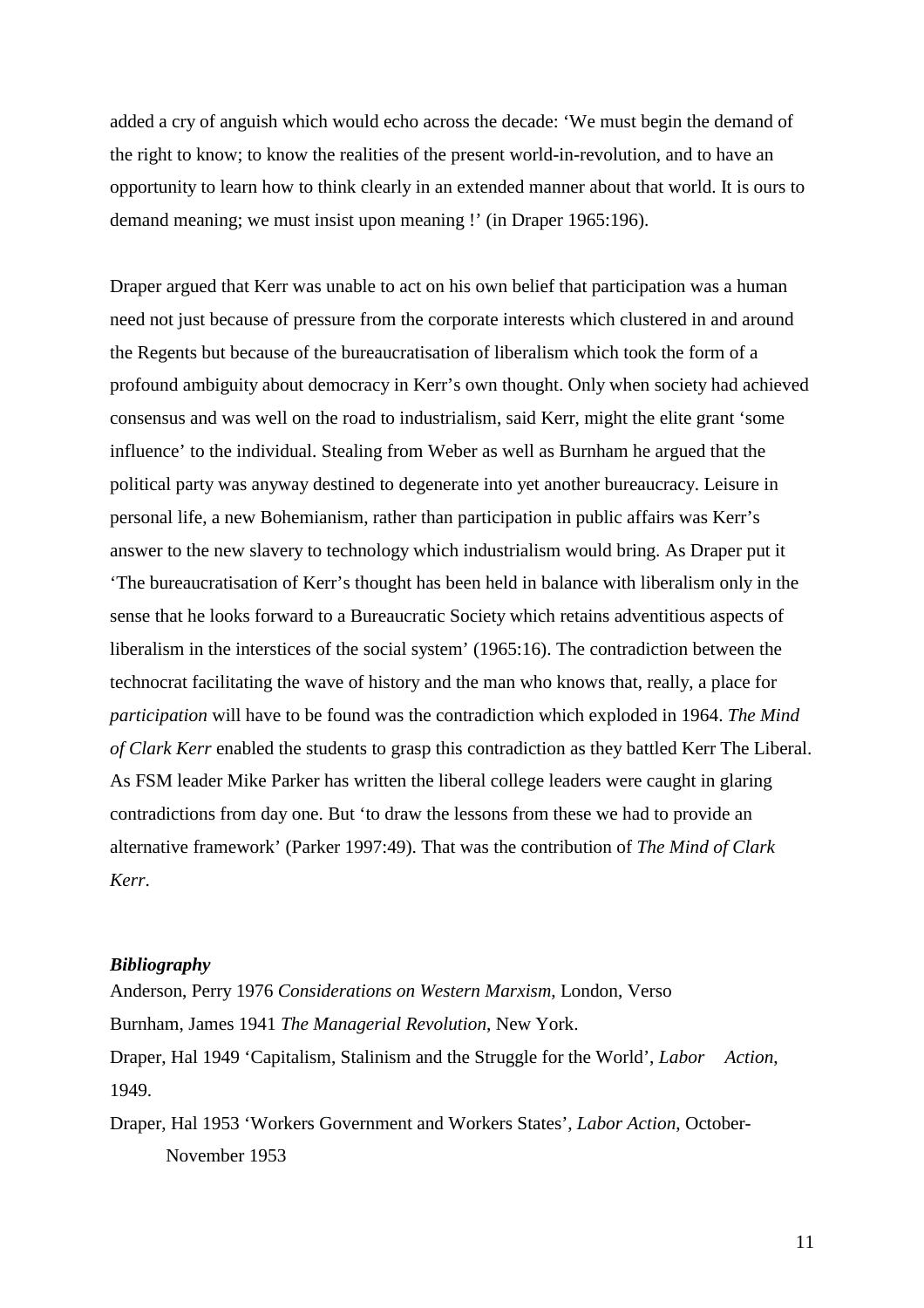Draper, Hal 1961 Letter to Rawick 13 November

- Draper, Hal 1962 Transcript of seminar held at the Centre for the Study of Democratic Institutions, Santa Barbara (unpublished)
- Draper, Hal 1963 'The Kennedy Administration and Collective Bargaining' KPFA Radio talk with Sid Ingerman, May 17-18.
- Draper, Hal 1964 *The Mind of Clark Kerr*, Independent Socialist Club, Berkeley (the pamphlet has been reprinted in Draper 1992)
- Draper, Hal 1965 *Berkeley: The New Student Revolt*, New York: Grove Press
- Draper, Hal 1982 Letter to Sobel, August 4 1982, Centre for Socialist History, Berkeley.
- Draper, Hal 1992 *Socialism From Below*, New Jersey, Humanities Press
- Drucker, Peter 1989 Interviews with Hal Draper, Tamiment Library, New York University Fukuyama, Francis 1992 *The End of History and the Last Man*, London, Penguin
- Geier, Joel 1998 Interview with author
- Harman, Chris 1988 *The Fire Last Time*, London:Bookmarks
- Heirich, Max 1971 *The Spiral of Conflict. Berkeley 1964*, New York, Columbia University Press.
- Johnson, Alan 1997 '"New track may have to be laid": The "special class" and the social movement in the Marxism of Hal Draper', Papers of the Third International
- Alternative Futures and Popular Protest conference, Manchester Metropolitan University.
- Johnson, Alan 2000a 'Hal Draper: A Biographical Sketch', *Historical Materialism* 4:pp.181-186.
- Johnson, Alan 2000b 'The Fate of the Russian Revolution', *Historical Materialism* 5.
- Johnson, Alan 2000c 'Democratic Marxism: The Legacy of Hal Draper', in Mark Cowling
- and Paul Reynolds (eds.) *Marxism, the Millennium and Beyond*, London, Macmillan.
- Kerr, Clark et. al. 1960 *Industrialism and Industrial Man*. The Problems of Labor and Management in Economic Growth, London, Heinemann (published in US in 1960)
- Lewontin, R.C. 1997 'The Cold war and the Transformation of the Academy', in Noam Chomsky et.al.(eds) *The Cold War and the University*
- Parker, Mike 1997 'Mario Savio, 1942 -1996' *Against The Current* January/February 1997: pp.49-50.
- Savio, Mario 1964 'An End to History' in Hal Draper 1965:179-182.